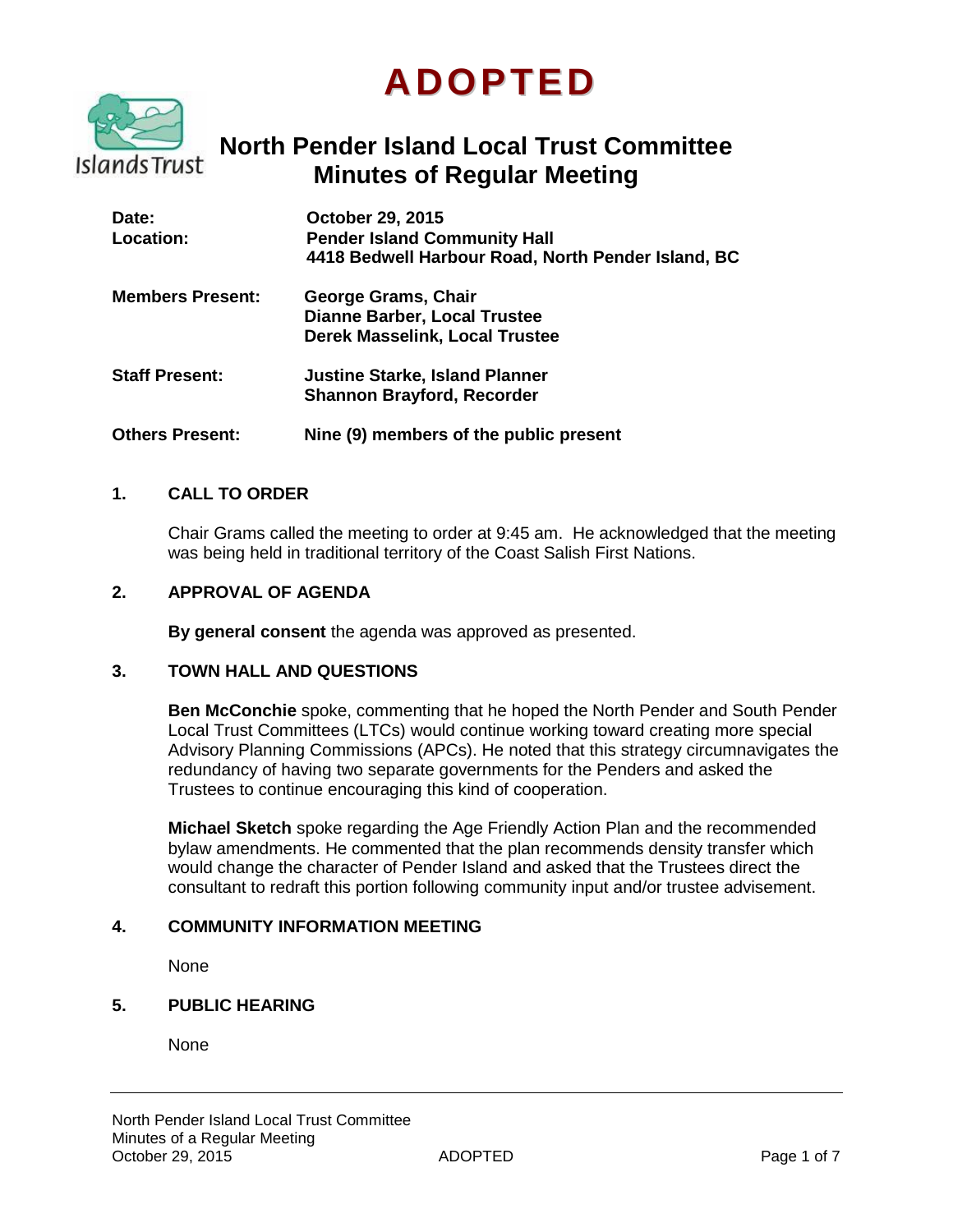#### **6. MINUTES**

#### **6.1 Local Trust Committee Minutes Dated September 10, 2015**

**By general consent** the Local Trust Committee Minutes of September 10, 2015 were adopted.

#### **6.2 Section 26 Resolutions-without-meeting Report Dated October 2015**

For information

#### **6.3 Advisory Planning Commission Minutes**

6.3.1 Pender Island Waste & Resource Management Commission (Special APC) Adopted Minutes of September 16 & August 27, 2015

Received

6.3.2 Pender Island Waste & Resource Management Commission (Special APC) Draft Minutes of October 16, 2015

Received

#### **7. BUSINESS ARISING FROM THE MINUTES**

**7.1 Follow-up Action List Dated October 2015**

No current items

#### **8. DELEGATIONS**

None

#### **9. CORRESPONDENCE**

#### **9.1 Email Dated September 17, 2015 From S. Luft re: Beacon Service Expansion – Letter of Support Request**

Trustee Masselink noted that he had responded with a letter of support.

#### **9.2 Email Dated September 23, 2015 From J. Burrows re: Observation Well 284**

It was noted that this email had been received and was responded to.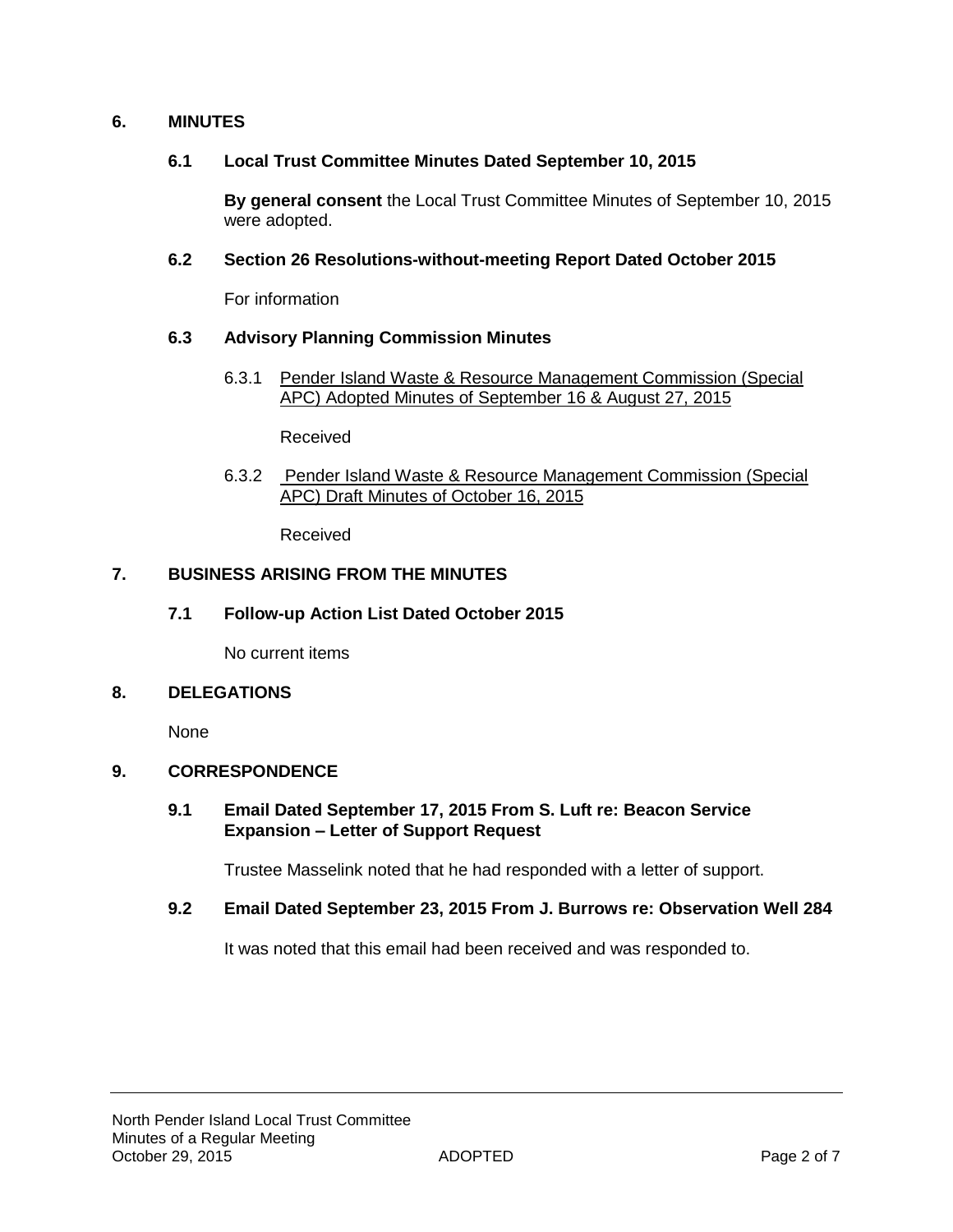# **10. APPLICATIONS AND REFERRALS**

Note: Trustee Masselink declared a potential conflict regarding item 10.1 and excused himself from the meeting at 10:00 am.

# **10.1 NP-RZ-2014.1 (Philpot) – Staff Report**

Planner Starke provided an overview of the memo, including the staff recommendation.

Chair Grams asked whether private docks on subdivided lots would be allowed.

Planner Starke answered that zoning allows only one dock. but the covenant also restricts the property to one dock.

#### **NP-2015-065**

# **It was MOVED and SECONDED**

THAT the North Pender Island Local Trust Committee accept the attached covenant under section 219 of the Land Title Act for Lot 23, Section 6, Pender Island, Cowichan District Plan 1084, Except part in Plan 19554 (7950 Plumper Way) and designate the Chair of the Local Trust Committee to sign the covenant.

#### **CARRIED**

Note: Trustee Masselink returned to the meeting following this discussion at 10:06 am.

#### **10.2 Salt Spring Island Local Trust Committee Bylaw No. 483 Referral**

Trustee Masselink noted the importance of an abattoir in the Southern Gulf Islands (SGIs) and declared his support of this bylaw.

**By general consent** the local trust committee agreed to respond to the referral of Salt Spring Island Bylaw No. 483 with "approval recommended for the reasons outlined below: the abattoir supports agriculture through the southern gulf islands.""

# **11. LOCAL TRUST COMMITTEE PROJECTS**

#### **11.1 Age Friendly Plan**

Planner Starke provided an overview of the project, including the following points:

- The deadline for the grant funding is December of this year.
- The draft received today invites comments prior to receiving a final draft at the November meeting.

Trustee Masselink reported on his discussion with the representatives from the Ministry of Transportation and Infrastructure regarding right of ways.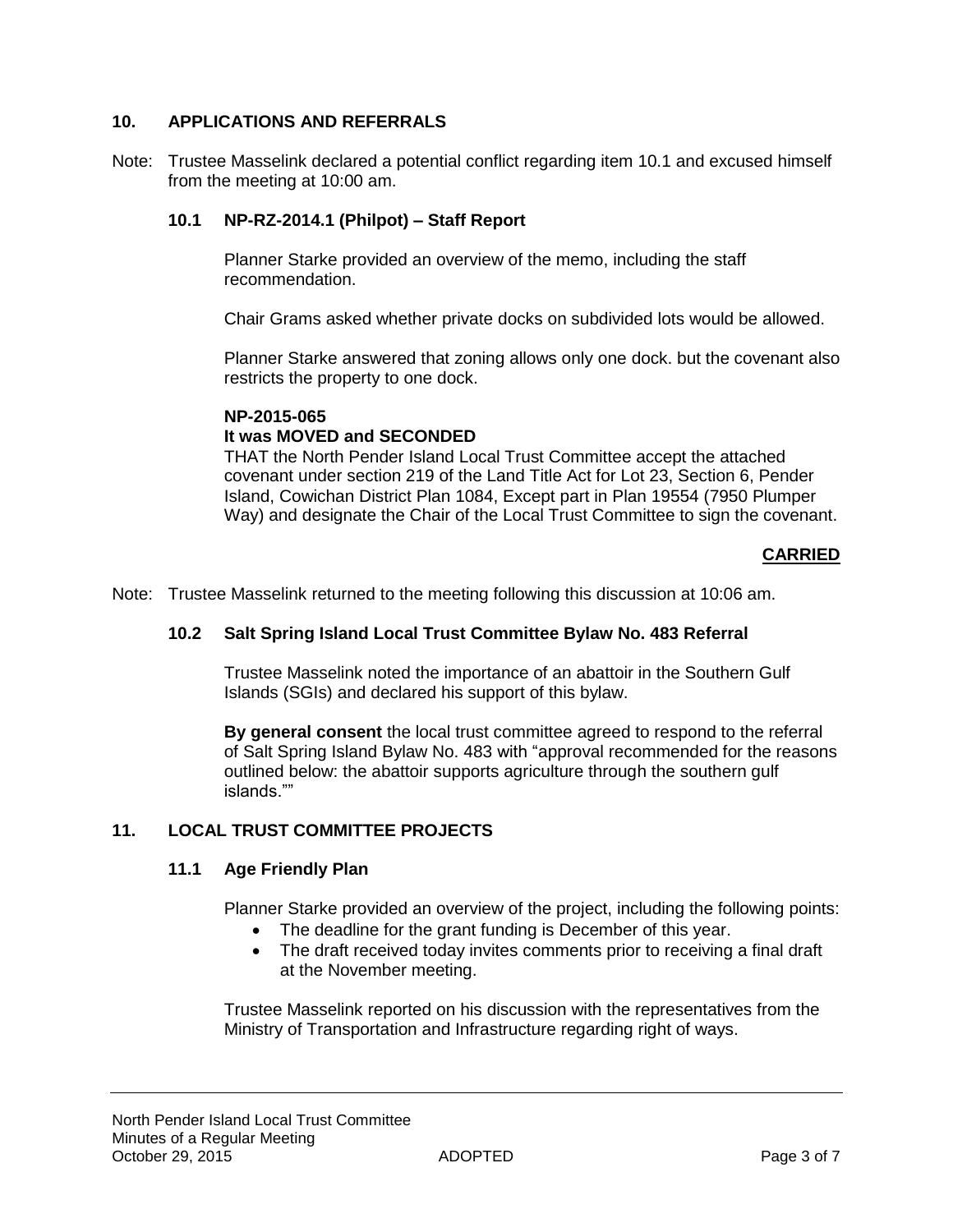The Trustees acknowledged the work that had been done on the report and addressed the concerns raised by members of the public regarding adoption of the plan. The members of the LTC noted that the plan's recommendations are opportunities and that the feasibility of applying those recommendations would be considered at a later stage.

Following a discussion, the Trustees recommended the following revisions:

- That the report reflects the environmental, social, and economic constraints of Pender's unique community.
- Regarding Actions Summary: Keeping the Plan Alive: Item 4 (page 39), revise the language to say "Explore with the community potential OCP and LUB amendments."
- Revise section heading "Recommended Bylaw Amendments" (page 41) to read "Potential Bylaw Amendments".

#### **NP-2015-066**

# **It was MOVED and SECONDED**

THAT the North Pender Island Local Trust Committee direct staff to work with the consultant to make the revisions, as discussed, to the North Pender Island Age Friendly Plan.

# **CARRIED**

# **11.2 Short Term Vacation Rentals (STVR)**

Planner Starke provided an overview of the upcoming meeting's goals and proposed format.

She updated the LTC regarding plans to amend the project charter to include a socioeconomic impact analysis. Planner Starke reported that challenges of obtaining this analysis included lack of available experts, lack of data, and high potential cost.

A discussion was held among the LTC members regarding the rationale for obtaining this information. There was general agreement that the upcoming community information meeting had the potential to provide anecdotal information that could inform the need for socioeconomic data. .

#### **11.3 Waste Management**

Planner Starke gave an overview of the Special APC's Waste and Resource Management Commission's ((SAPC) progress, noting the difficulty of the task.

Trustee Masselink asked about the issue of liquid waste.

A discussion took place on the following points:

 Planner Starke provided information regarding the limitations of the SAPC's project charter, the legislative distinctions between liquid and solid waste, and the challenges other communities have faced with the issue.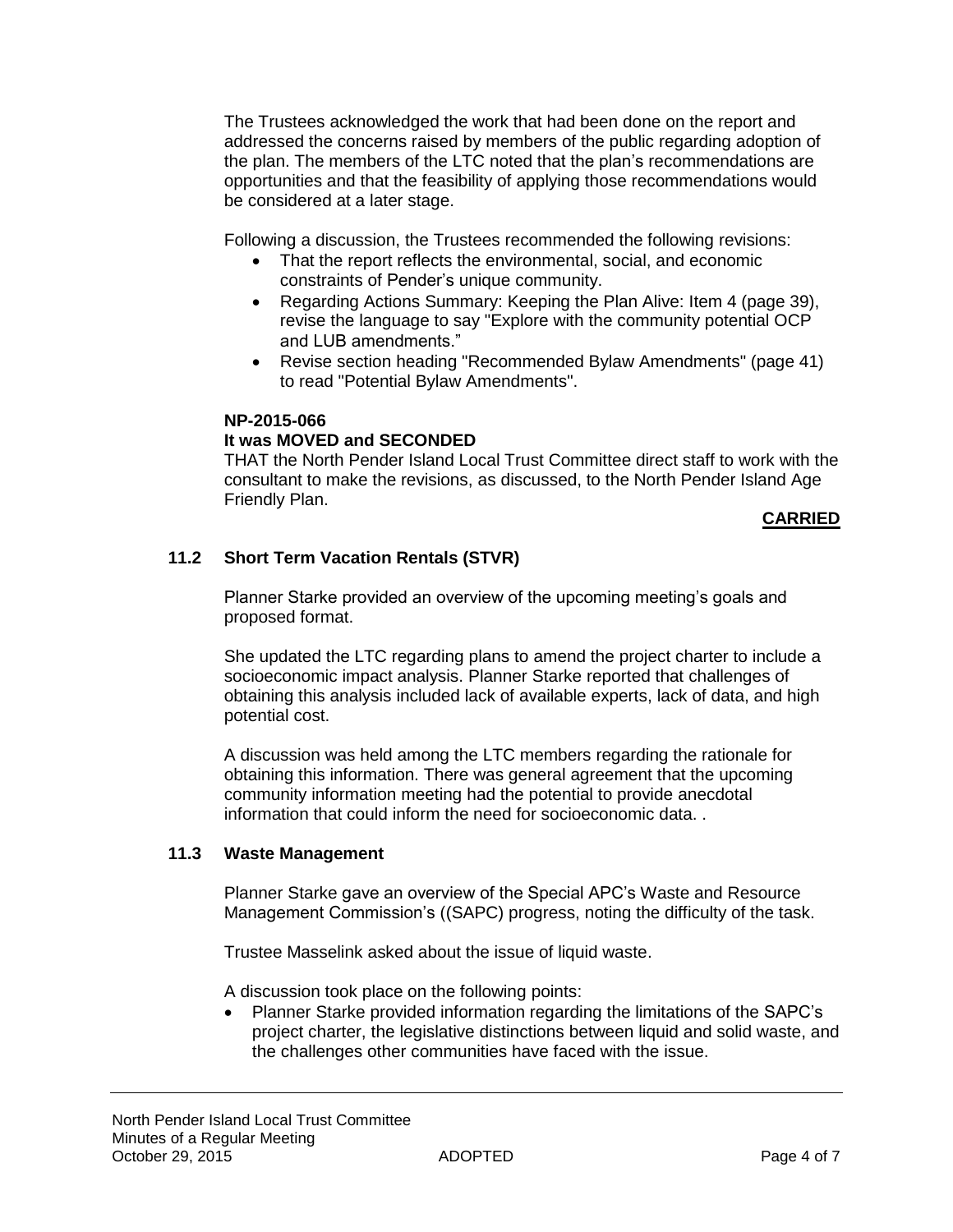- Member of the public, Michael Sketch offered an overview of the current options for liquid waste management.
- Agreement between the Trustees that the SAPC should seek input from the Capital Regional District (CRD) representatives who would be attending the next SAPC meeting.

Planner Starke offered to bring a report to the LTC to support their discussion of whether or not to expand the SAPC project charter to include liquid waste. Trustees agreed this was not necessary at this time.

#### **12. REPORTS**

#### **12.1 Work Project Report**

Chair Grams recommended adding potable water to the projects list.

**NP-2015-067**

#### **It was MOVED and SECONDED**

THAT the North Pender Island Local Trust Committee put potable water onto the Projects List.

# **CARRIED**

# **12.2 Applications Report Dated October 2015**

For information.

#### **12.3 Trustee and Local Expense Report Dated September 2015**

For information

#### **12.4 Adopted Policies and Standing Resolutions**

For Information

#### **12.5 Local Trust Committee Webpage**

Trustee Masselink requested a meeting information webpage with a link that could be shared via social media and email.

Planner Starke acknowledged the request.

#### **12.6 Chair's Report**

Chair Grams provided the following verbal report:

- Executive Committee news and recent meeting.
- The Incorporation Study for Salt Spring Island.
- The recent Pender Island presentation by James Henderson on groundwater and related work on Salt Spring Island.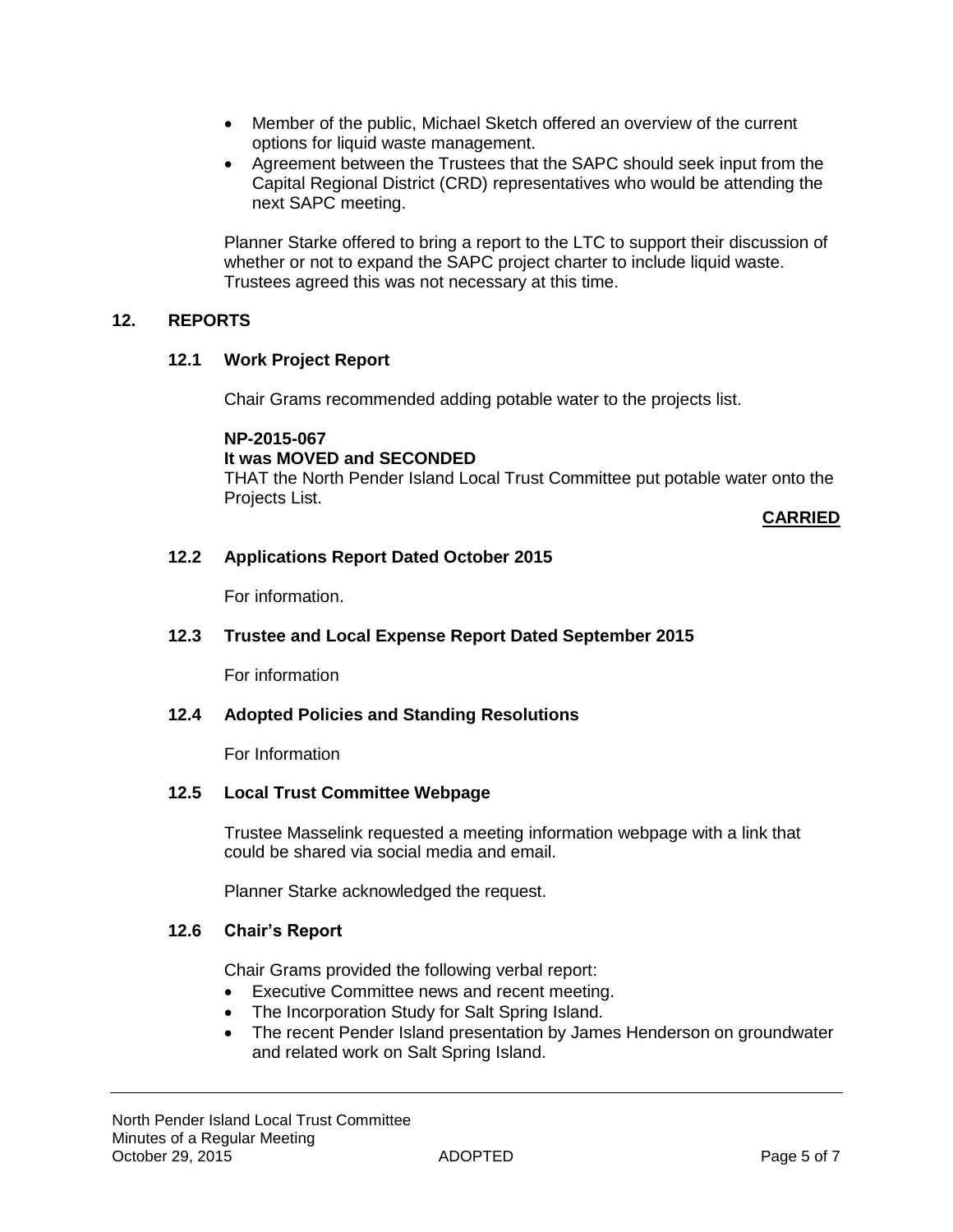A recent meeting with Frank Leonard, Chair of the Agricultural Land Commission (ALC).

# **12.7 Trustee Report**

Trustee Masselink spoke on recent activity including the following topics:

- Thanked Sara Steil and all others involved in the recent groundwater meeting. Reported that he had invited a groundwater governance researcher from the University of Victoria to consider using Pender Island as a case study.
- Upcoming meeting on anchorage.
- Update regarding the rumoured closure of the CRD office on Pender Island.

Trustee Barber reported on her experience attending the groundwater meeting and her optimism for the upcoming STVR meeting.

#### **12.8 Trust Fund Board Report Dated October 2015**

For information

#### **13. NEW BUSINESS**

#### **13.1 North Pender LTC Proposed 2016 Annual Regular Meeting Schedule**

The LTC discussed the dates and noted a conflict on October 20, 2016.

#### **NP-2015-068**

#### **It was MOVED and SECONDED**

THAT the North Pender Island Local Trust Committee adopts the 2016 meeting schedule as presented, with the exception of October 20, 2016.

#### **CARRIED**

#### **14. UPCOMING MEETINGS**

**14.1 Next Regular Meeting Scheduled for November 26, 2015, at 4:00 pm at the Anglican Hall, Pender Island**

For information.

#### **14.2 Special Local Trust Committee Meeting (re: STVR Workshop) to be held November 7, 2015 at 1:00 pm at the Anglican Hall, Pender Island**

For information.

#### **15. TOWN HALL**

**Ben McConchie** thanked the LTC for welcoming community input during the meeting. He then commented on the potential for controversy at the upcoming STVR meeting and asked that the issue be framed as an overall discussion of housing.